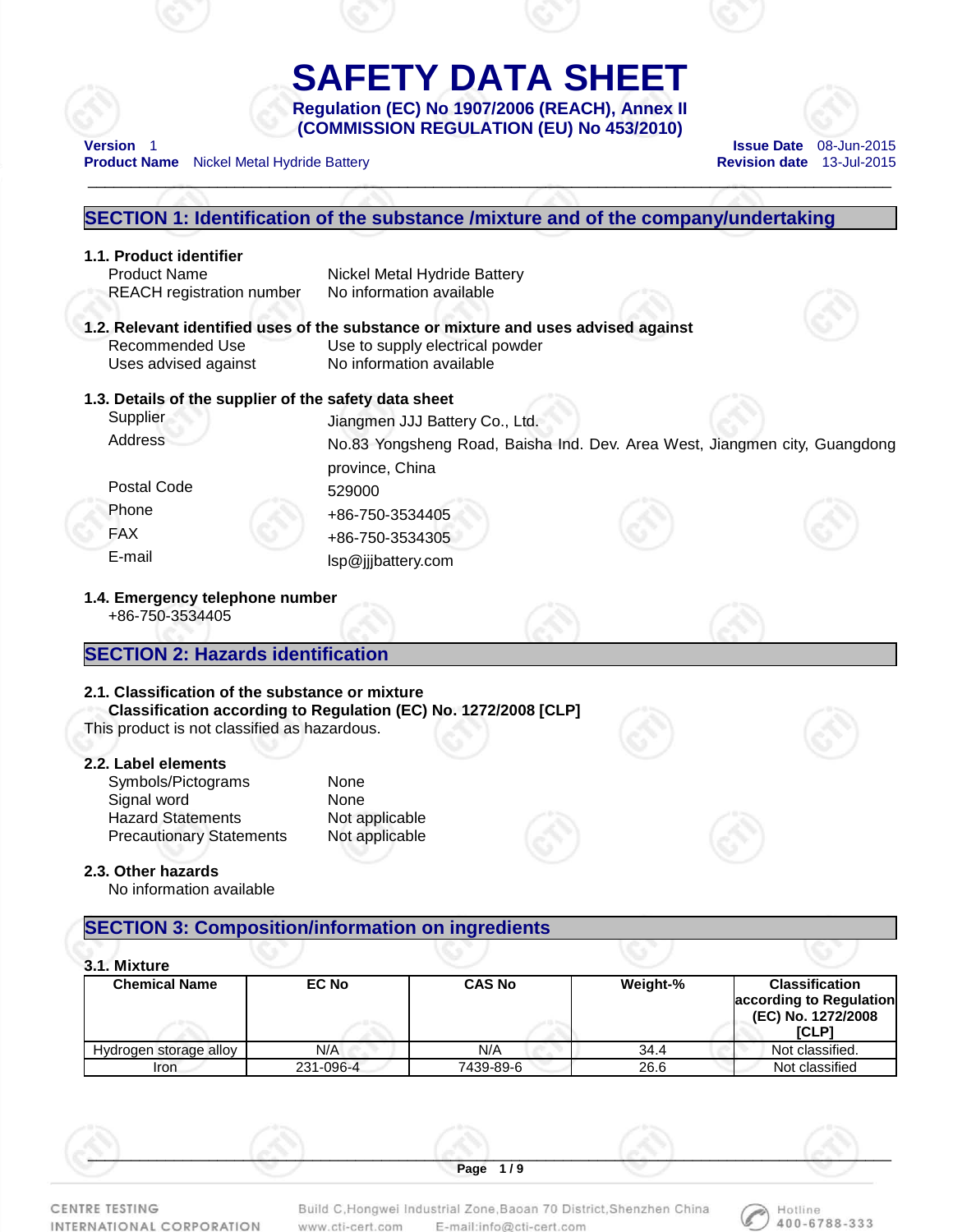| Nickel hydroxide    | 235-008-5 | 12054-48-7 | 22.7 | Acute Tox. 4 (H302)<br>Acute Tox. 4 (H332)<br>Skin Irrit. 2 (H315)<br>Resp. Sens. 1 (H334)<br>Skin Sens. 1 (H317)<br>Muta. 2 (H341)<br>Carc. 1A (H350i)<br>Repr. 1B (H360D)<br>STOT RE 1 (H372)<br>Aquatic Acute 1 (H400)<br>Aquatic Chronic 1 (H410) |
|---------------------|-----------|------------|------|-------------------------------------------------------------------------------------------------------------------------------------------------------------------------------------------------------------------------------------------------------|
| Nickel              | 231-111-4 | 7440-02-0  | 5.5  | Carc. 2; H351<br><b>STOT RE 1; H372</b><br>Skin Sens. 1; H317<br>Aquatic Chronic 3; H412                                                                                                                                                              |
| Potassium hydroxide | 215-181-3 | 1310-58-3  | 4.4  | Acute Tox. 4 (H302)<br>Skin Corr. 1A (H314)                                                                                                                                                                                                           |
| Polypropylene       |           | 9003-07-0  | 3.4  | Not classified                                                                                                                                                                                                                                        |
| Cobalt(II) oxide    | 215-154-6 | 1307-96-6  | 1.8  | Acute Tox. 4 (H302)<br>Skin Sens. 1 (H317)<br>Aquatic Acute 1 (H400)<br>Aquatic Chronic 1 (H410)                                                                                                                                                      |
| Nickel powder       | 231-111-4 | 7440-02-0  | 0.8  | Carc. 2; H351<br><b>STOT RE 1; H372</b><br>Skin Sens. 1; H317<br>Aquatic Chronic 3; H412                                                                                                                                                              |
| Lithium hydroxide   | 215-183-4 | 1310-65-2  | 0.4  | Acute Tox. 4 Skin Corr.<br>1B                                                                                                                                                                                                                         |

 $\mathcal{A}^{\otimes n}$  , and the contract of the contract of the contract of the contract of the contract of the contract of the contract of the contract of the contract of the contract of the contract of the contract of the cont

## **SECTION 4: First aid measures**

## **4.1. Description of first aid measures**

## **General advice**

Remove contaminated clothing and shoes. If symptoms persist, call a physician.

## **Inhalation**

IF INHALED: Remove victim to fresh air and keep at rest in a position comfortable for breathing. Get medical advice/attention if you feel unwell.

## **Skin Contact**

Wash off immediately with soap and plenty of water while removing all contaminated clothes and shoes. Wash contaminated clothing before reuse. If skin irritation persists, call a physician.

## **Eye contact**

IF IN EYES: Rinse cautiously with water for several minutes. Remove contact lenses, if present and easy to do. Continue rinsing. If eye irritation persists: Get medical advice/attention.

## **Ingestion**

Rinse mouth Get medical attention Never give anything by mouth to an unconscious person

## **4.2. Most important symptoms and effects, both acute and delayed**

No information available

- **4.3. Indication of any immediate medical attention and special treatment needed** 
	- Treat symptomatically.

## **SECTION 5: Firefighting measures**

## **5.1. Extinguishing media**

 $\mathcal{S}$  , and the contribution of  $\mathcal{S}$  , and  $\mathcal{S}$  , and  $\mathcal{S}$  , and  $\mathcal{S}$  , and  $\mathcal{S}$  , and  $\mathcal{S}$  , and  $\mathcal{S}$  , and  $\mathcal{S}$  , and  $\mathcal{S}$  , and  $\mathcal{S}$  , and  $\mathcal{S}$  , and  $\mathcal{S}$  , and  $\mathcal{S$ **Page 2 / 9** 

CENTRE TESTING INTERNATIONAL CORPORATION

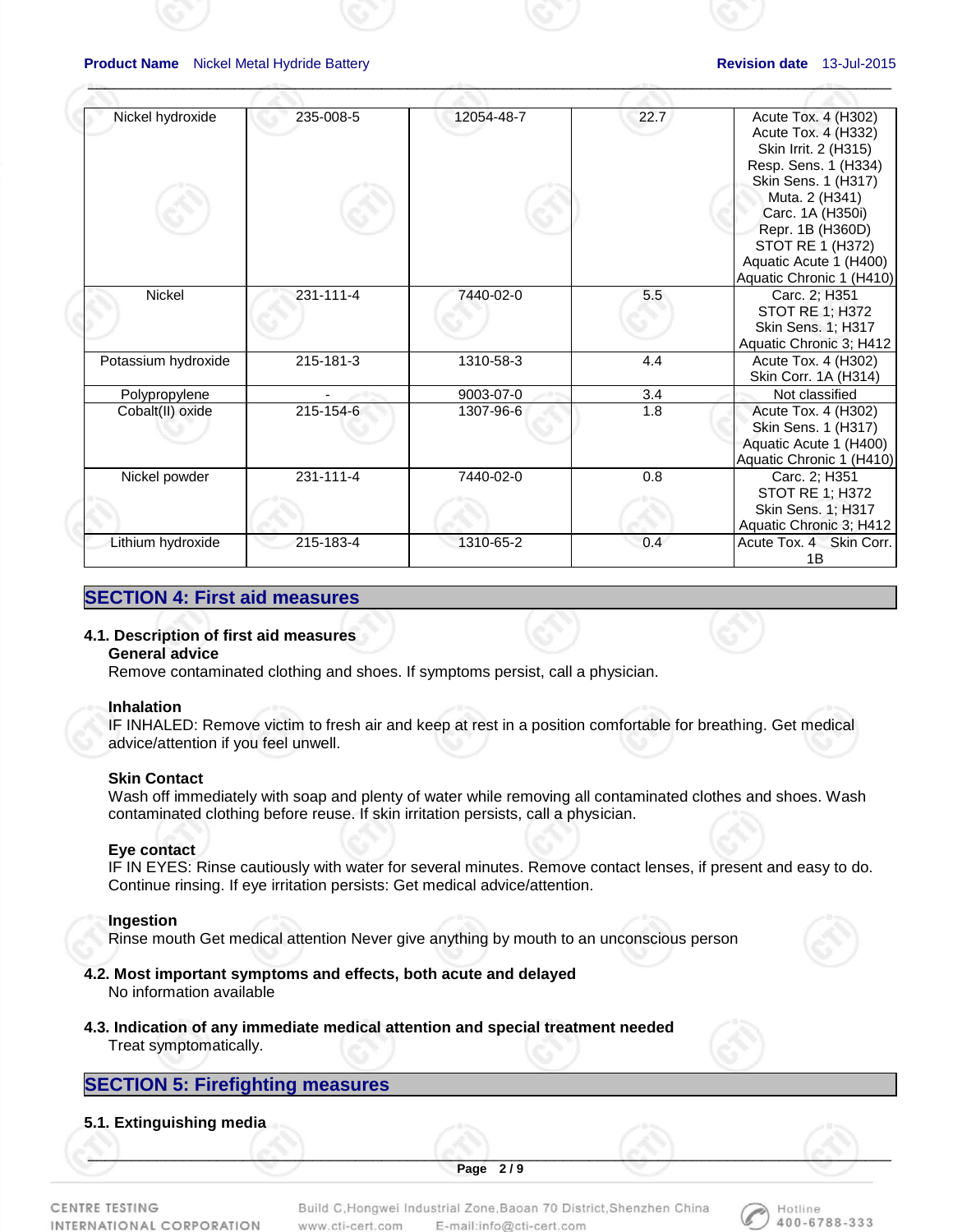Hotline 400-6788-333

## **Unsuitable extinguishing media** No information available

**Suitable extinguishing media** Use extinguishing measures that are appropriate to local circumstances and the surrounding environment.

**5.2. Special hazards arising from the substance or mixture**  Thermal decomposition can lead to release of irritating and toxic gases and vapors

## **5.3. Advice for firefighters**

Firefighters should wear self-contained breathing apparatus and full firefighting turnout gear.

 $\mathcal{A}^{\otimes n}$  , and the contract of the contract of the contract of the contract of the contract of the contract of the contract of the contract of the contract of the contract of the contract of the contract of the cont

## **SECTION 6: Accidental release measures**

## **6.1. Personal precautions, protective equipment and emergency procedures**

Evacuate personnel to safe areas Ensure adequate ventilation, especially in confined areas Remove all sources of ignition Avoid contact with skin, eyes and inhalation of vapors Use personal protection recommended in Section 8

## **6.2. Environmental precautions**

Local authorities should be advised if significant spillages cannot be contained Prevent entry into waterways, sewers, basements or confined areas

## **6.3. Methods and material for containment and cleaning up**

Place in container for disposal according to local / national regulations (see Section 13)

## **6.4. Reference to other sections**

See Section 7 for more information See section 8 for more information See section 13 for more information

## **SECTION 7: Handling and storage**

## **7.1. Precautions for safe handling**

Handle in accordance with good industrial hygiene and safety practice Ensure adequate ventilation, especially in confined areas Avoid contact with skin, eyes or clothing Wash contaminated clothing before reuse Take precautionary measures against static discharges Do not breathe dust/fume/gas/mist/vapors/spray Do not eat, drink or smoke when using this product Wash thoroughly after handling Use personal protection recommended in Section 8

## **7.2. Conditions for safe storage, including any incompatibilities**

Keep containers tightly closed in a dry, cool and well-ventilated place Keep away from heat

Keep locked up and out of reach of children

Store in accordance with local regulations

## **7.3. Specific end use(s)**

Apart from the uses mentioned in SECTION 1.2 no other specific uses are stipulated.

## **SECTION 8: Exposure controls/personal protection**

## **8.1. Control parameters**

| <b>Chemical Name</b> |      | Belaium    | Denmark | Furonosn I |
|----------------------|------|------------|---------|------------|
|                      |      |            |         |            |
|                      | Page | <u> 10</u> |         |            |

CENTRE TESTING INTERNATIONAL CORPORATION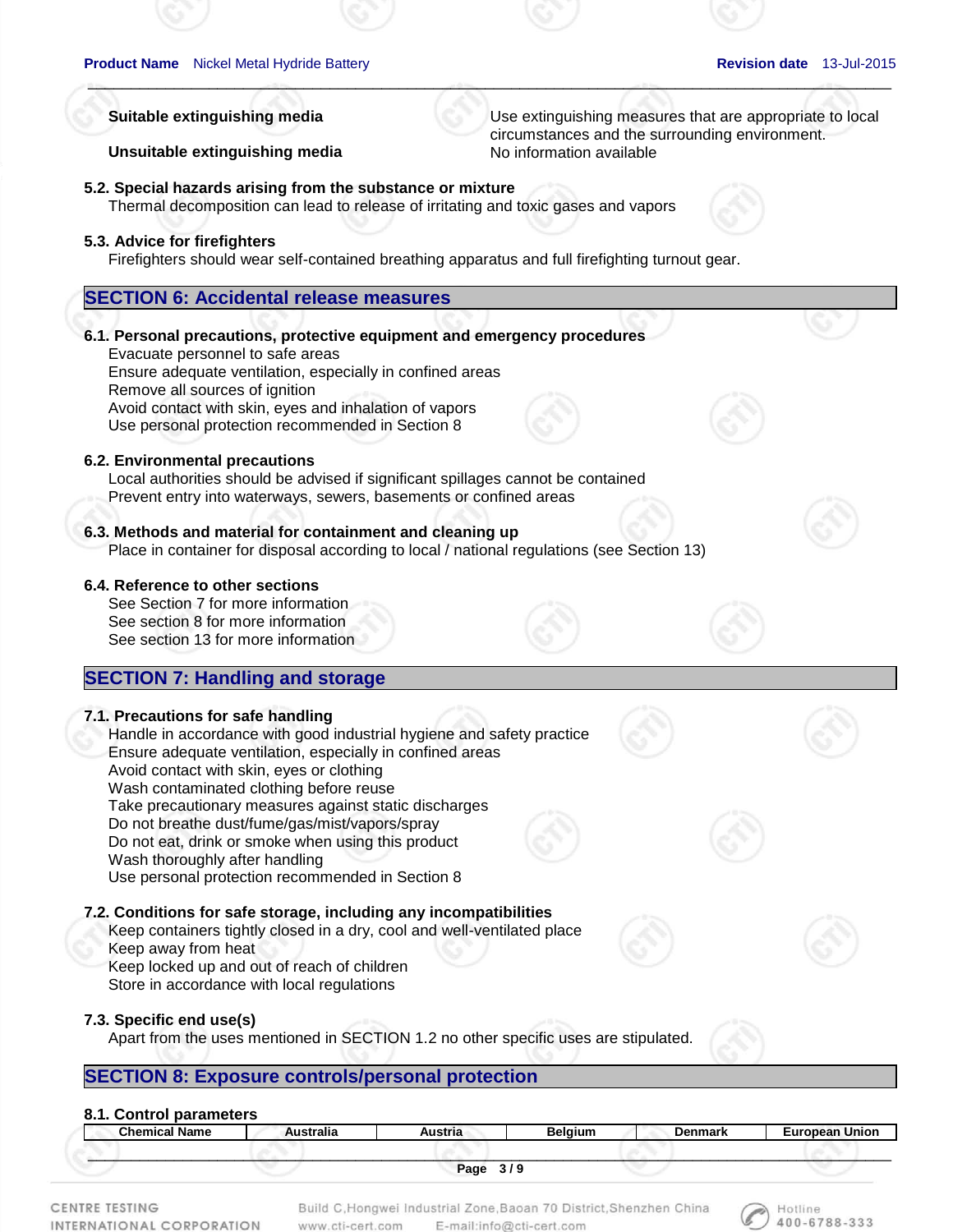| Nickel hydroxide (CAS #:<br>12054-48-7)   |                          |                         | TWA: $0.05 \text{ mg/m}^3$    |  |
|-------------------------------------------|--------------------------|-------------------------|-------------------------------|--|
|                                           |                          |                         |                               |  |
| Nickel (CAS #: 7440-02-0)                 | ma/m <sup>o</sup>        |                         | TWA: $0.05$ mg/m <sup>3</sup> |  |
| Potassium hydroxide (CAS<br>#: 1310-58-3) | 2 mg/m <sup>3</sup> Peak | TWA: $2 \text{ mq/m}^3$ | Ceiling: 2 mg/m <sup>3</sup>  |  |
| Cobalt(II) oxide (CAS #:<br>1307-96-6)    |                          | Skin                    | TWA: $0.01$ mg/m <sup>3</sup> |  |
|                                           |                          |                         |                               |  |

 $\mathcal{A}^{\otimes n}$  , and the contract of the contract of the contract of the contract of the contract of the contract of the contract of the contract of the contract of the contract of the contract of the contract of the cont

| Latvia                        | <b>France</b>            | <b>Finland</b>                                          | Germany           | Italy                    |
|-------------------------------|--------------------------|---------------------------------------------------------|-------------------|--------------------------|
| TWA: 0.05 mg/m $^3$           | TWA: 1 $mq/m3$           | TWA: $0.1 \text{ mg/m}^3$                               | Skin              |                          |
| TWA: $0.05$ mg/m <sup>3</sup> | TWA: 1 mg/m <sup>3</sup> | TWA: 1 $mg/m3 TWA$ :<br>0.1 mg/m <sup>3</sup>           | Skin              |                          |
|                               | STEL: $2 \text{ mg/m}^3$ | STEL: $2 \text{ mg/m}^3$<br>Ceiling: $2 \text{ mg/m}^3$ |                   | $\overline{\phantom{0}}$ |
| TWA: $5 \text{ mg/m}^3$       |                          |                                                         |                   |                          |
| TWA: $0.5 \text{ mg/m}^3$     |                          | TWA: $0.02 \text{ mg/m}^3$                              | Skin<br>a the way |                          |
|                               |                          |                                                         |                   |                          |

| <b>Chemical Name</b>                    | Poland                        | Portugal                      | <b>Spain</b>               | Switzerland                   | <b>Netherlands</b> |
|-----------------------------------------|-------------------------------|-------------------------------|----------------------------|-------------------------------|--------------------|
| Nickel hydroxide (CAS #:<br>12054-48-7) | TWA: $0.25$ mg/m <sup>3</sup> | TWA: $0.2$ mg/m <sup>3</sup>  | TWA: $0.2 \text{ mg/m}^3$  | TWA: $0.05$ mg/m <sup>3</sup> |                    |
| Nickel (CAS #: 7440-02-0)               | TWA: 0.25 mg/m $^3$           | TWA: $1.5 \text{ mg/m}^3$     | TWA: 1 $mq/m3$             | TWA: $0.5$ mg/m <sup>3</sup>  |                    |
| Potassium hydroxide (CAS                | STEL: 1 mg/m $3$              | Ceiling: $2 \text{ mg/m}^3$   | STEL: 2 mg/m <sup>3</sup>  | TWA: $2 \text{ mg/m}^3$       |                    |
| #: 1310-58-3)                           | TWA: $0.5 \text{ mg/m}^3$     |                               |                            |                               |                    |
| Cobalt(II) oxide (CAS #:                | TWA: 0.02 mg/m $3$            | TWA: $0.02$ mg/m <sup>3</sup> | TWA: $0.02 \text{ mg/m}^3$ | Skin                          |                    |
| 1307-96-6)                              |                               |                               |                            | TWA: $0.05$ mg/m <sup>3</sup> |                    |

| <b>Chemical Name</b>                      | Norway                                                                                      | <b>United Kingdom</b>                                   | <b>ACGIH TLV</b>                                   | <b>OSHA PEL</b>                                                   | <b>NIOSH IDLH</b>                                                                                                                                   |
|-------------------------------------------|---------------------------------------------------------------------------------------------|---------------------------------------------------------|----------------------------------------------------|-------------------------------------------------------------------|-----------------------------------------------------------------------------------------------------------------------------------------------------|
| Nickel hydroxide (CAS #:<br>12054-48-7)   | TWA: 0.05 mg/m $^3$<br>STEL: $0.05 \text{ mg/m}^3$                                          | TWA: $0.5 \text{ mg/m}^3$                               | TWA: $0.2 \text{ ma/m}^3$ Ni<br>inhalable fraction | TWA: 1 mg/m $3$ Ni<br>(vacated) TWA: 1                            | IDLH: 10 mg/m <sup>3</sup> Ni<br>TWA: $0.015$ mg/m <sup>3</sup>                                                                                     |
|                                           |                                                                                             |                                                         |                                                    | $mq/m3$ Ni                                                        | except Nickel carbonyl<br>Ni                                                                                                                        |
| Nickel (CAS #: 7440-02-0)                 | TWA: 0.05 mg/m $3$<br>STEL: $0.05 \text{ mg/m}^3$                                           | STEL: $1.5 \text{ mg/m}^3$<br>TWA: $0.5 \text{ mg/m}^3$ | TWA: $1.5 \text{ mg/m}^3$<br>inhalable fraction    | TWA: 1 mg/m <sup>3</sup><br>(vacated) TWA: 1<br>mq/m <sup>3</sup> | IDLH: 10 mg/m <sup>3</sup> IDLH:<br>10 mg/m $3$ Ni<br>TWA: $0.015$ mg/m <sup>3</sup><br>TWA: $0.015 \text{ mg/m}^3$<br>except Nickel carbonyl<br>Ni |
| Potassium hydroxide (CAS<br>#: 1310-58-3) | Ceiling: $2 \text{ mg/m}^3$                                                                 | STEL: $2 \text{ mg/m}^3$                                | Ceiling: $2 \text{ mg/m}^3$                        | (vacated) Ceiling: 2<br>mg/m <sup>3</sup>                         | Ceiling: 2 mg/m <sup>3</sup>                                                                                                                        |
| Cobalt(II) oxide (CAS #:<br>1307-96-6)    | TWA: $0.02 \text{ mg/m}^3$<br>STEL: $0.02 \text{ mg/m}^3$<br>STEL: $0.06$ mg/m <sup>3</sup> | TWA: $0.1 \text{ mg/m}^3$                               | TWA: $0.02$ mg/m <sup>3</sup> Co                   |                                                                   |                                                                                                                                                     |

**Derived No Effect Level (DNEL)** 

No information available

**Predicted No Effect Concentration (PNEC)** 

No information available

## **8.2. Exposure controls**

**Engineering Controls**

Use with local exhaust ventilation. Ensure adequate ventilation, especially in confined areas.

## **Personal protective equipment**

Eye/face protection Wear safety glasses with side shields (or goggles) Hand Protection Wear protective gloves Skin and body protection Suitable protective clothing Respiratory protection In case of insufficient ventilation, wear suitable respiratory equipment

## **Environmental exposure controls**

Do not allow into any sewer, on the ground or into any body of water

CENTRE TESTING INTERNATIONAL CORPORATION Build C, Hongwei Industrial Zone, Baoan 70 District, Shenzhen China E-mail:info@cti-cert.com www.cti-cert.com

 $\mathcal{S}$  , and the contribution of  $\mathcal{S}$  , and  $\mathcal{S}$  , and  $\mathcal{S}$  , and  $\mathcal{S}$  , and  $\mathcal{S}$  , and  $\mathcal{S}$  , and  $\mathcal{S}$  , and  $\mathcal{S}$  , and  $\mathcal{S}$  , and  $\mathcal{S}$  , and  $\mathcal{S}$  , and  $\mathcal{S}$  , and  $\mathcal{S$ **Page 4 / 9** 

> Hotline 400-6788-333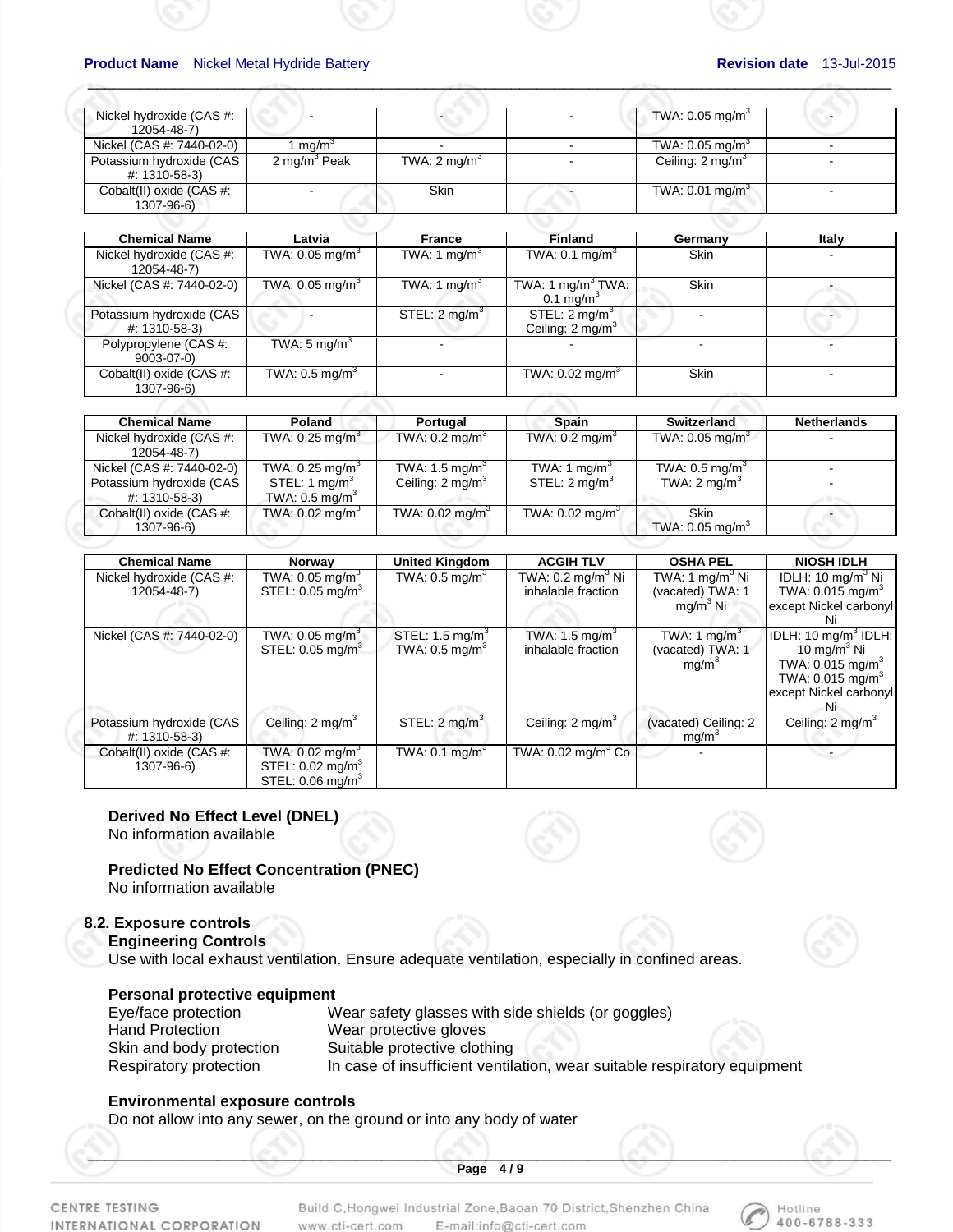## **SECTION 9: Physical and chemical properties**

**9.1. Information on basic physical and chemical properties**  Appearance Solid **Color** Colorized **Odor Contract Contract Contract Contract Contract Contract Contract Contract Contract Contract Contract Contract Contract Contract Contract Contract Contract Contract Contract Contract Contract Contract Contract Contract Odor Threshold** Not determined **pH** Not determined **Melting point/freezing point in the Contract Contract Contract Contract Contract Contract Contract Contract Contract Contract Contract Contract Contract Contract Contract Contract Contract Contract Contract Contract Contr Boiling point / boiling range Motion Research 2016** Not determined **Flash point** Not determined **Evaporation rate Not determined Flammability (solid, gas)** Not determined **Flammability Limit in Air** *Not determined* Not determined **Vapor Pressure Contract Contract Contract Contract Contract Contract Contract Contract Contract Contract Contract Contract Contract Contract Contract Contract Contract Contract Contract Contract Contract Contract Contract Vapor density Not determined Density** Not determined **Relative density Not determined Specific gravity Not determined Water solubility Not determined Not determined Partition coefficient (LogPow)** Not determined **Autoignition temperature and all and average in the Southern Not determined Decomposition temperature Motion Not determined Kinematic viscosity Not determined Dynamic viscosity Not determined Not determined Explosive properties Not predicted to be explosive.** Not predicted to be explosive. **Oxidizing properties <b>Note** Not predicted to have oxidising properties. **9.2. Other information**  No information available **SECTION 10: Stability and reactivity** 

 $\mathcal{A}^{\otimes n}$  , and the contract of the contract of the contract of the contract of the contract of the contract of the contract of the contract of the contract of the contract of the contract of the contract of the cont

#### **10.1. Reactivity**  No information available.

- **10.2. Chemical stability**  Stable under normal conditions.
- **10.3. Possibility of hazardous reactions**  None under normal processing.
- **10.4. Conditions to avoid**

Heat, flames and sparks

**10.5. Incompatible materials**  Strong oxidizing agents. Strong acids. Strong bases.

## **10.6. Hazardous decomposition products**  None under normal use conditions

## **SECTION 11: Toxicological information**

## **11.1. Information on toxicological effects**

**Acute toxicity** 

| <b>Chemical Name</b> | <b>_D50</b><br>Oral ' | <b>D50</b><br>Dormal I | <b>C50</b> |
|----------------------|-----------------------|------------------------|------------|
|                      |                       | 51 Q                   |            |
|                      | Page                  | J / J                  |            |

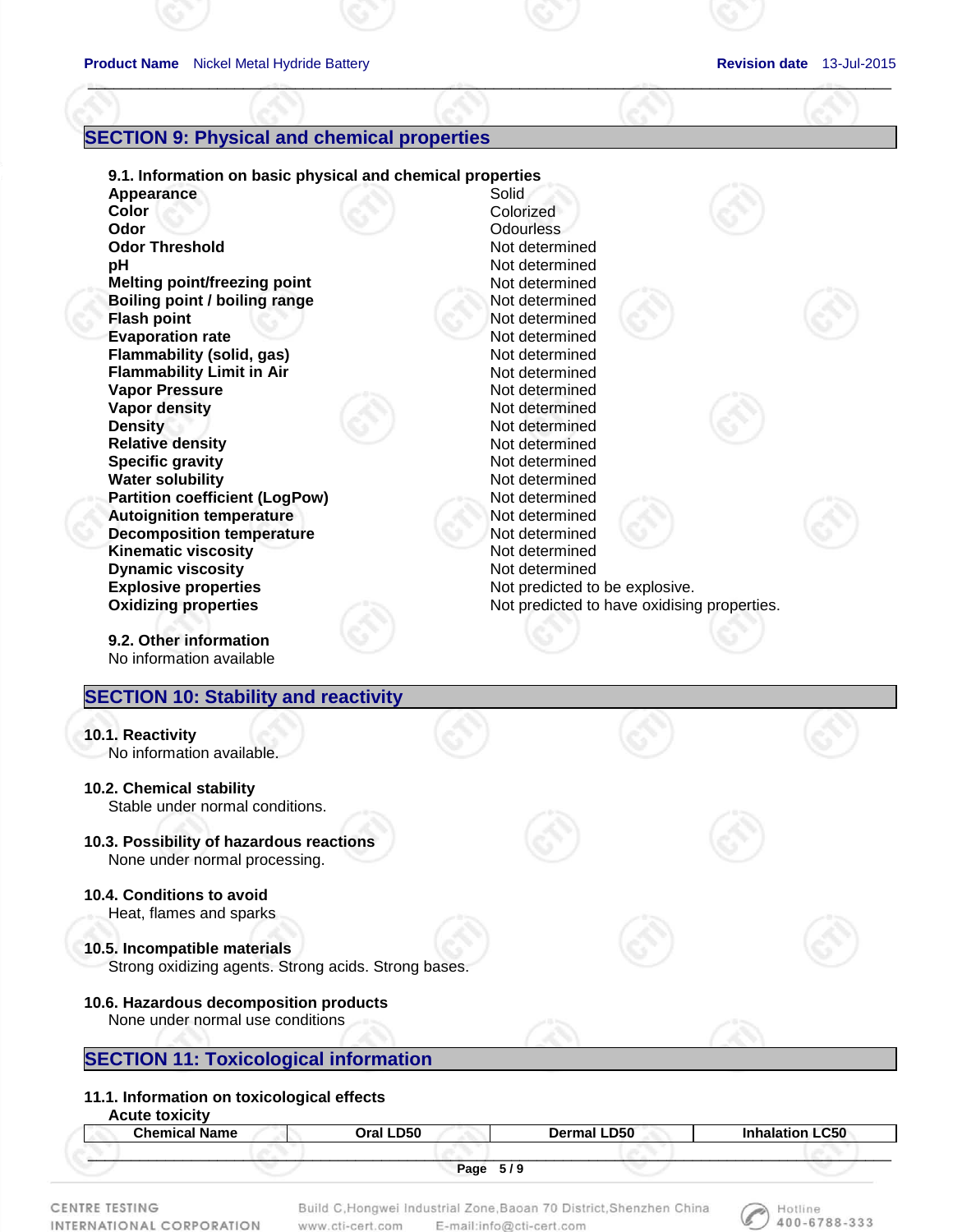| Iron $(CAS #: 7439-89-6)$                 | 98.6 $g/kg$ bw (rat)                                   |                    |                                        |
|-------------------------------------------|--------------------------------------------------------|--------------------|----------------------------------------|
| Nickel hydroxide (CAS #:<br>12054-48-7)   | $= 1515 \text{ mg/kg}$<br>(Rat)                        | Rat)<br>$> 2$ g/kg | Rat) 4 h<br>$= 1200$ mg/m <sup>3</sup> |
| Nickel (CAS #: 7440-02-0)                 | Rat)<br>> 9000 mg/kg                                   |                    |                                        |
| Potassium hydroxide (CAS #:<br>1310-58-3) | $= 333$ mg/kg<br>(Rat)                                 |                    |                                        |
| Polypropylene (CAS #:<br>$9003 - 07 - 0$  | $>5$ g/kg                                              |                    |                                        |
| Cobalt(II) oxide (CAS #:<br>1307-96-6)    | $\text{Rat}$ ) = 202<br>$= 159$ mg/kg<br>Rat)<br>mg/kg |                    |                                        |
| Lithium hydroxide (CAS #:<br>1310-65-2)   | (Rat)<br>$= 210$ mg/kg                                 |                    | $= 960$ mg/m <sup>3</sup><br>Rat) 4 h  |

 $\mathcal{A}^{\otimes n}$  , and the contract of the contract of the contract of the contract of the contract of the contract of the contract of the contract of the contract of the contract of the contract of the contract of the cont

## **Skin corrosion/irritation**

Non-irritating to the skin.

## **Serious eye damage/eye irritation**

No eye irritation.

#### **Sensitization**

No sensitization responses were observed.

## **Germ cell mutagenicity**

No information available.

#### **Carcinogenicity**

| <b>Chemical Name</b>                 | <b>European Union</b> | <b>IARC</b> |
|--------------------------------------|-----------------------|-------------|
| Nickel hydroxide (CAS #: 12054-48-7) | Carc. 1A              | Group 1     |
| Nickel (CAS #: 7440-02-0)            | Carc. 2               | Group 2B    |
| Polypropylene (CAS #: 9003-07-0)     |                       | Group 3     |
| Cobalt(II) oxide (CAS #: 1307-96-6)  |                       | Group 2B    |

## **Reproductive toxicity**

No information available.

# **STOT - single exposure**

No information available.

## **STOT - repeated exposure**

No information available.

## **Aspiration hazard**

No information available.

## **SECTION 12: Ecological information**

| 12.1. Toxicity              |                                 |                                                               |                            |
|-----------------------------|---------------------------------|---------------------------------------------------------------|----------------------------|
| <b>Chemical Name</b>        | Algae/aquatic plants EC50       | Fish LC50                                                     | Crustacea EC50             |
| Iron (CAS #: 7439-89-6)     |                                 | 13.6: 96 h Morone saxatilis                                   | > 100 mg/L/48h (Daphnia    |
|                             |                                 | mg/L LC50 static                                              | magna)                     |
| Nickel (CAS #: 7440-02-0)   | $0.18 \,\mathrm{mq/L}/72h$      | 100 mg/L/96h Brachydanio rerio                                | 100 mg/L/48h Daphnia magna |
|                             | Pseudokirchneriella subcapitata | 1.3 mg/L/96h Cyprinus carpio                                  | 1 mg/L/48h Daphnia magna   |
|                             | 0.174 - 0.311 mg/L/96h          | semi-static                                                   | Static                     |
|                             |                                 | Pseudokirchneriella subcapitata 10.4 mg/L/96h Cyprinus carpio |                            |
|                             | static                          | static                                                        |                            |
| Potassium hydroxide (CAS #: |                                 | 80mg/L/96h Gambusia affinis                                   |                            |
| 1310-58-3)                  |                                 | static                                                        |                            |

## **12.2. Persistence and degradability**

 $\mathcal{S}$  , and the contribution of  $\mathcal{S}$  , and  $\mathcal{S}$  , and  $\mathcal{S}$  , and  $\mathcal{S}$  , and  $\mathcal{S}$  , and  $\mathcal{S}$  , and  $\mathcal{S}$  , and  $\mathcal{S}$  , and  $\mathcal{S}$  , and  $\mathcal{S}$  , and  $\mathcal{S}$  , and  $\mathcal{S}$  , and  $\mathcal{S$ **Page 6 / 9** 

CENTRE TESTING INTERNATIONAL CORPORATION

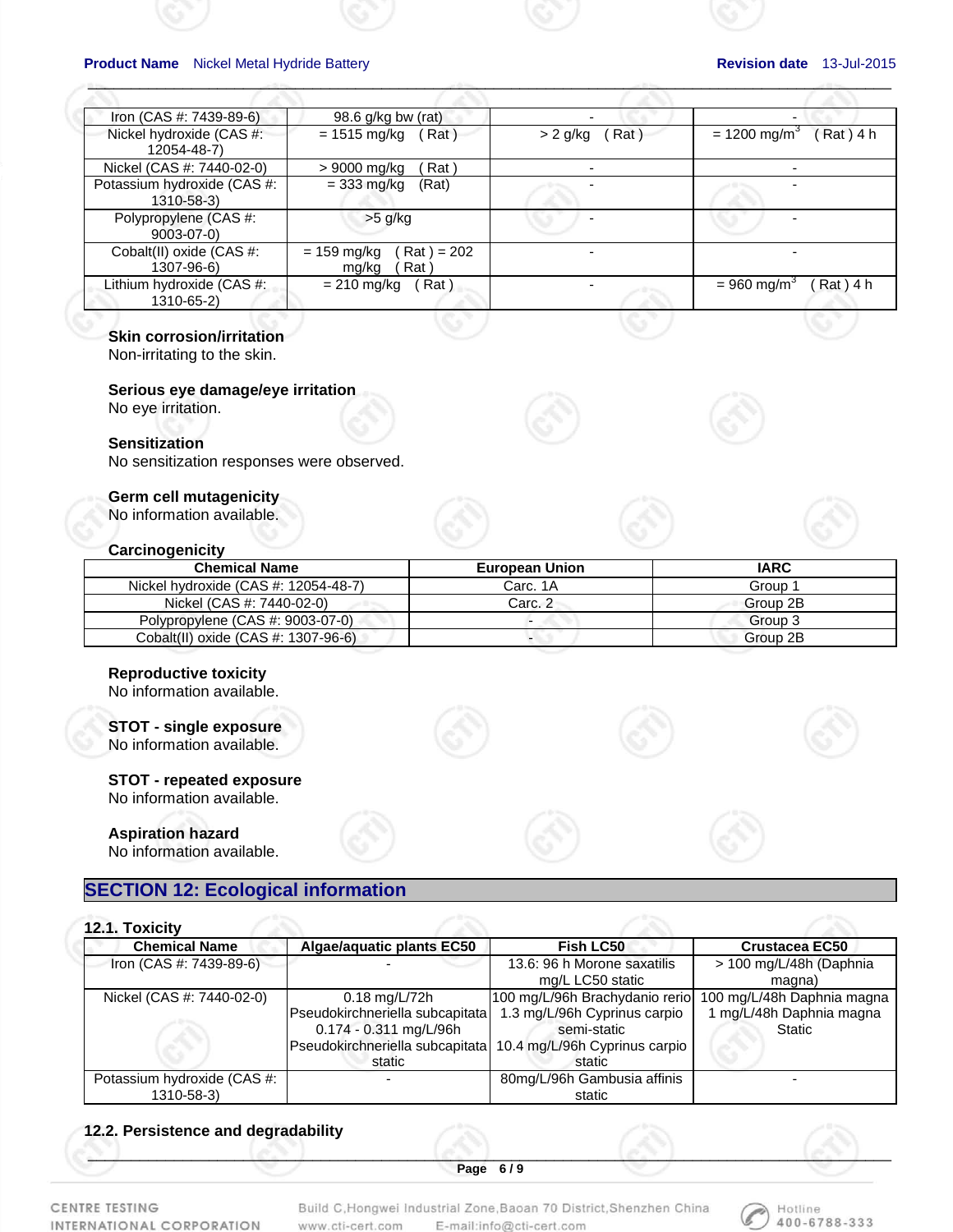No information available.

## **12.3. Bioaccumulative potential**

| <b>Chemical Name</b>                   | <b>Partition coefficient (LogPow)</b> |
|----------------------------------------|---------------------------------------|
| Potassium hydroxide (CAS #: 1310-58-3) | 0.65                                  |
|                                        | 0.83                                  |
|                                        |                                       |

 $\mathcal{A}^{\otimes n}$  , and the contract of the contract of the contract of the contract of the contract of the contract of the contract of the contract of the contract of the contract of the contract of the contract of the cont

## **12.4. Mobility in soil**

No information available

## **12.5. Results of PBT and vPvB assessment**

PBT/vPvB assessment information is not available as chemical safety assessment not conducted.

## **12.6. Other adverse effects**

No information available

## **SECTION 13: Disposal considerations**

## **13.1. Waste treatment methods**

Waste from residues/unused products

Disposal should be in accordance with applicable regional, national and local laws and regulations Contaminated packaging Disposal should be in accordance with applicable regional, national and local laws and regulations

## **SECTION 14: Transport information**

| 14.1 | <b>UN Number</b>                                                            | Not regulated            |  |
|------|-----------------------------------------------------------------------------|--------------------------|--|
| 14.2 | Proper shipping name                                                        | Not regulated            |  |
| 14.3 | <b>Hazard Class</b>                                                         | Not regulated            |  |
| 14.4 | <b>Packing Group</b>                                                        | Not regulated            |  |
| 14.5 | <b>Environmental hazards</b>                                                | Not applicable           |  |
| 14.6 | <b>Special precautions</b>                                                  | No information available |  |
| 14.7 | Transport in bulk according to Annex II of<br>MARPOL 73/78 and the IBC Code | Not applicable           |  |

## **SECTION 15: Regulatory information**

## **15.1. Safety, health and environmental regulations/legislation specific for the substance or mixture European Union**

Take note of Directive 98/24/EC on the protection of the health and safety of workers from the risks related to chemical agents at work

Take note of Directive 94/33/EC on the protection of young people at work

Take note of Directive 92/85/EC on the protection of pregnant and breastfeeding women at work

## **International Inventories**

| <b>Component</b>                    | <b>TSCA</b> | <b>DSL/NDSL EINECS/ELI</b><br><b>NCS</b> | <b>ENCS</b> | <b>IECSC</b> | <b>KECL</b> | <b>PICCS</b> | <b>AICS</b> |
|-------------------------------------|-------------|------------------------------------------|-------------|--------------|-------------|--------------|-------------|
| Iron<br>$'$ 26.6 $'$<br>7439-89-6 ( |             |                                          |             |              |             |              |             |
|                                     |             |                                          |             |              |             |              |             |

 $\mathcal{S}$  , and the contribution of  $\mathcal{S}$  , and  $\mathcal{S}$  , and  $\mathcal{S}$  , and  $\mathcal{S}$  , and  $\mathcal{S}$  , and  $\mathcal{S}$  , and  $\mathcal{S}$  , and  $\mathcal{S}$  , and  $\mathcal{S}$  , and  $\mathcal{S}$  , and  $\mathcal{S}$  , and  $\mathcal{S}$  , and  $\mathcal{S$ **Page 7 / 9** 

CENTRE TESTING INTERNATIONAL CORPORATION

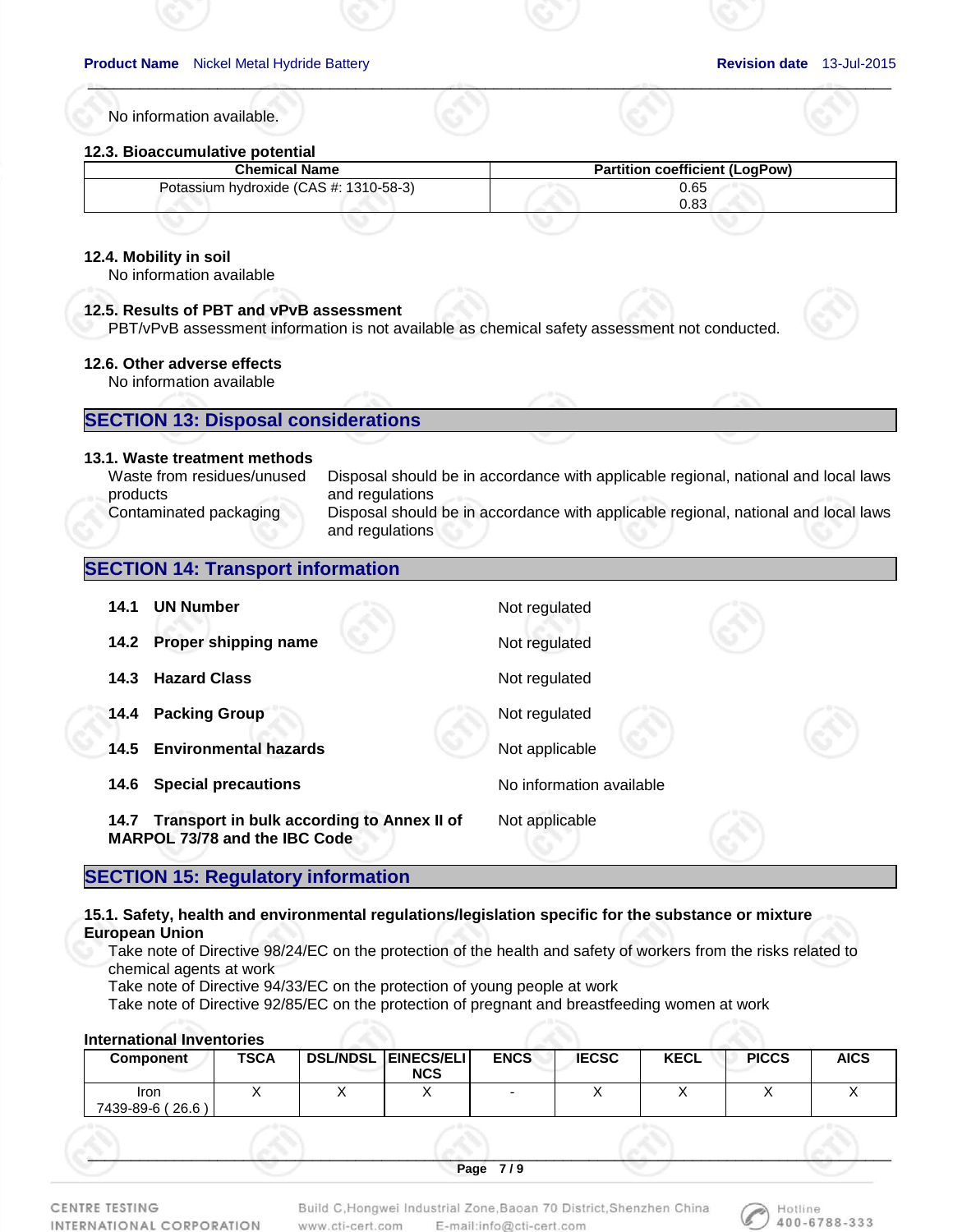Hotline 400-6788-333

| Nickel hydroxide<br>12054-48-7 (22.7)     | X | v            | X | х | х | X                 |   |   |
|-------------------------------------------|---|--------------|---|---|---|-------------------|---|---|
| Nickel<br>7440-02-0 (6.3)                 | х | х            | х |   | х | v<br>⌒            |   | Χ |
| Potassium<br>hydroxide<br>1310-58-3 (4.4) | X | X            | X | X | X | $\checkmark$      |   |   |
| Polypropylene<br>9003-07-0 (3.4)          | X | X            |   |   | x | v                 |   | x |
| Cobalt(II) oxide<br>1307-96-6 (1.8)       | X | x            | X | x | x | $\checkmark$<br>́ | x | x |
| Lithium hydroxide<br>1310-65-2 (0.4)      |   | $\checkmark$ | x | Χ | Χ | $\checkmark$<br>⋏ |   |   |
| "-" Not Listed                            |   |              |   |   |   |                   |   |   |

 $\mathcal{A}^{\otimes n}$  , and the contract of the contract of the contract of the contract of the contract of the contract of the contract of the contract of the contract of the contract of the contract of the contract of the cont

*"X" Listed* 

#### **15.2. Chemical safety assessment**

No information available

## **SECTION 16: Other information**

**This material safety data sheet complies with the requirements of Regulation (EC) No. 1907/2006** 

| <b>Issue Date</b>    | 08-Jun-2015    |
|----------------------|----------------|
| <b>Revision date</b> | 13-Jul-2015    |
| <b>Revision Note</b> | Not applicable |

#### **Key or legend to abbreviations and acronyms used in the safety data sheet**

**TWA** - TWA (time-weighted average)

**STEL** - STEL (Short Term Exposure Limit)

**Ceiling** - Maximum limit value

**TSCA** - United States Toxic Substances Control Act Section 8(b) Inventory

**DSL/NDSL** - Canadian Domestic Substances List/Non-Domestic Substances List

**EINECS/ELINCS** - European Inventory of Existing Chemical Substances/European List of Notified Chemical Substances

**ENCS** - Japan Existing and New Chemical Substances

**IECSC** - China Inventory of Existing Chemical Substances

**KECL** - Korean Existing and Evaluated Chemical Substances

**PICCS** - Philippines Inventory of Chemicals and Chemical Substances

**AICS** - Australian Inventory of Chemical Substances

## **Full text of H-Statements referred to under section 3**

- H302 Harmful if swallowed
- H332 Harmful if inhaled
- H315 Causes skin irritation
- H334 May cause allergy or asthma symptoms or breathing difficulties if inhaled
- H317 May cause an allergic skin reaction
- H341 Suspected of causing genetic defects
- H350 May cause cancer
- H360D May damage the unborn child
- H372 Causes damage to organs through prolonged or repeated exposure
- H400 Very toxic to aquatic life
- H410 Very toxic to aquatic life with long lasting effects
- H304 May be fatal if swallowed and enters airways
- H314 Causes severe skin burns and eye damage

CENTRE TESTING INTERNATIONAL CORPORATION Build C, Hongwei Industrial Zone, Baoan 70 District, Shenzhen China E-mail:info@cti-cert.com www.cti-cert.com

 $\mathcal{S}$  , and the contribution of  $\mathcal{S}$  , and  $\mathcal{S}$  , and  $\mathcal{S}$  , and  $\mathcal{S}$  , and  $\mathcal{S}$  , and  $\mathcal{S}$  , and  $\mathcal{S}$  , and  $\mathcal{S}$  , and  $\mathcal{S}$  , and  $\mathcal{S}$  , and  $\mathcal{S}$  , and  $\mathcal{S}$  , and  $\mathcal{S$ **Page 8 / 9**